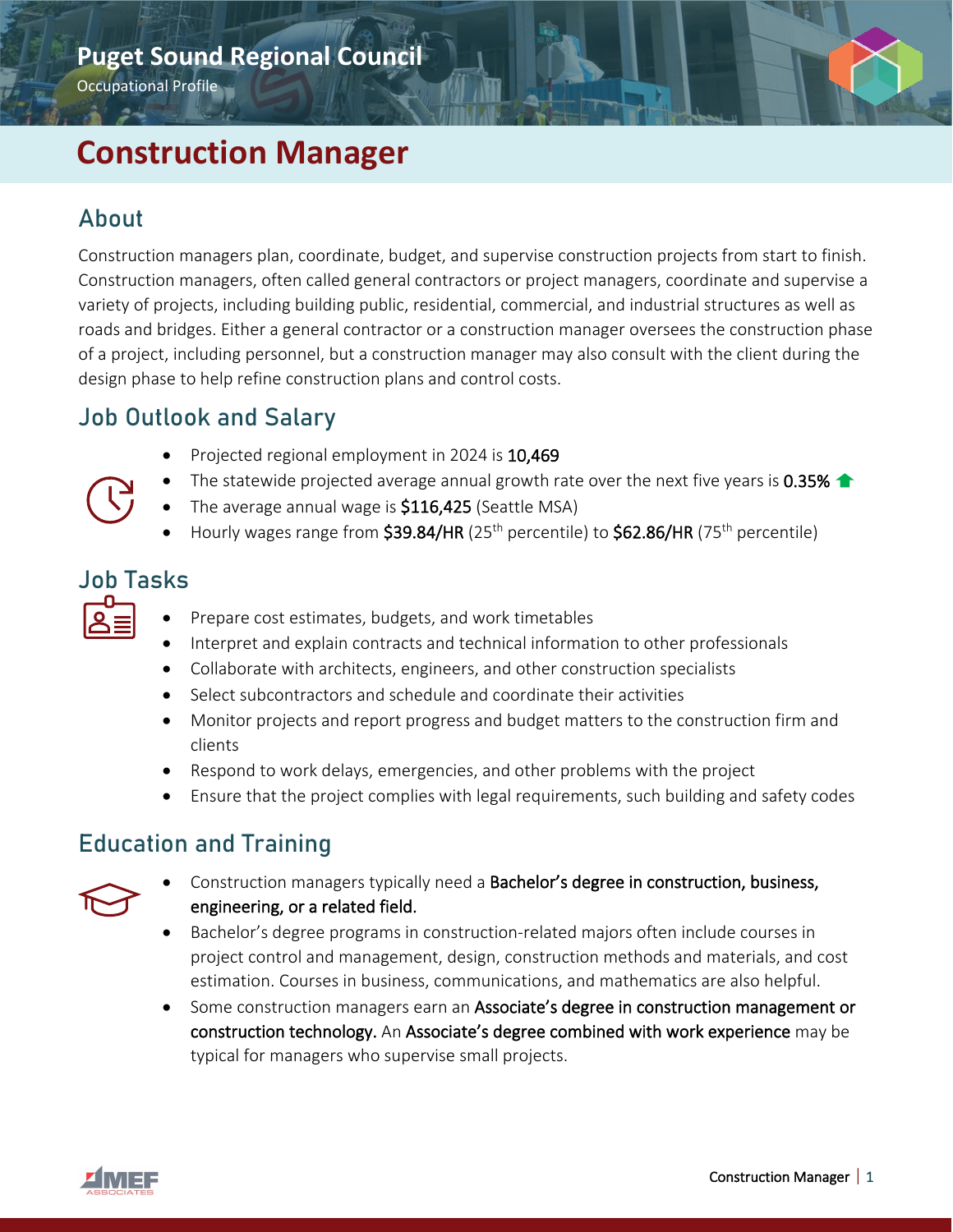• Candidates who have a high school diploma and several years of relevant work experience may qualify to become construction managers. However, these people may be more likely to work as self-employed general contractors than to be hired as construction managers

#### **Licensures**



• Professional certification, although not required, demonstrates a particular level of knowledge and experience.

### Work Schedule



• Most construction managers work full time, and some work more than 40 hours per week. Construction managers' work schedules may vary. They may need to work extra hours to meet deadlines, and they may have to be on call 24 hours a day to respond to project emergencies.

#### Skills



- Analytical skills. Construction managers must be able to plan strategies, investigate project cost variances, and solve problems over the course of a project.
- **Business skills.** Construction managers need to prepare and follow project budgets, hire and manage staff, and coordinate with other workers and managers. Self-employed construction managers must generate their own business opportunities and be proactive in finding new clients.
- Communication skills. Construction managers must be able to clearly convey information orally and in writing. In addition to talking with owners and clients, managers must give clear orders and explain complex information to construction workers and discuss technical details with inspectors and other specialists, such as engineers.
- Decision making skills. Construction managers need to choose personnel and subcontractors for specific tasks and jobs. They also must make myriad judgment calls about projects to ensure that they adhere to deadlines and budgets.
- Leadership skills. Construction managers must effectively delegate tasks to construction workers, subcontractors, and other lower-level managers to ensure that projects are completed accurately and on time.
- Technical skills. Construction managers must have an applied knowledge of concepts and practices common in the industry, such as construction technologies, contracts, and technical drawings.

# Technology



- Analytical or scientific software: ArenaSoft Estimating; Jobber Computer Plus
- Computer aided design software: Autodesk AutoCAD; Autodesk Revit
- Database user interface and query software: Database software; Yardi software
- Enterprise resource planning software: Microsoft Dynamics, Oracel JD Edwards Ente

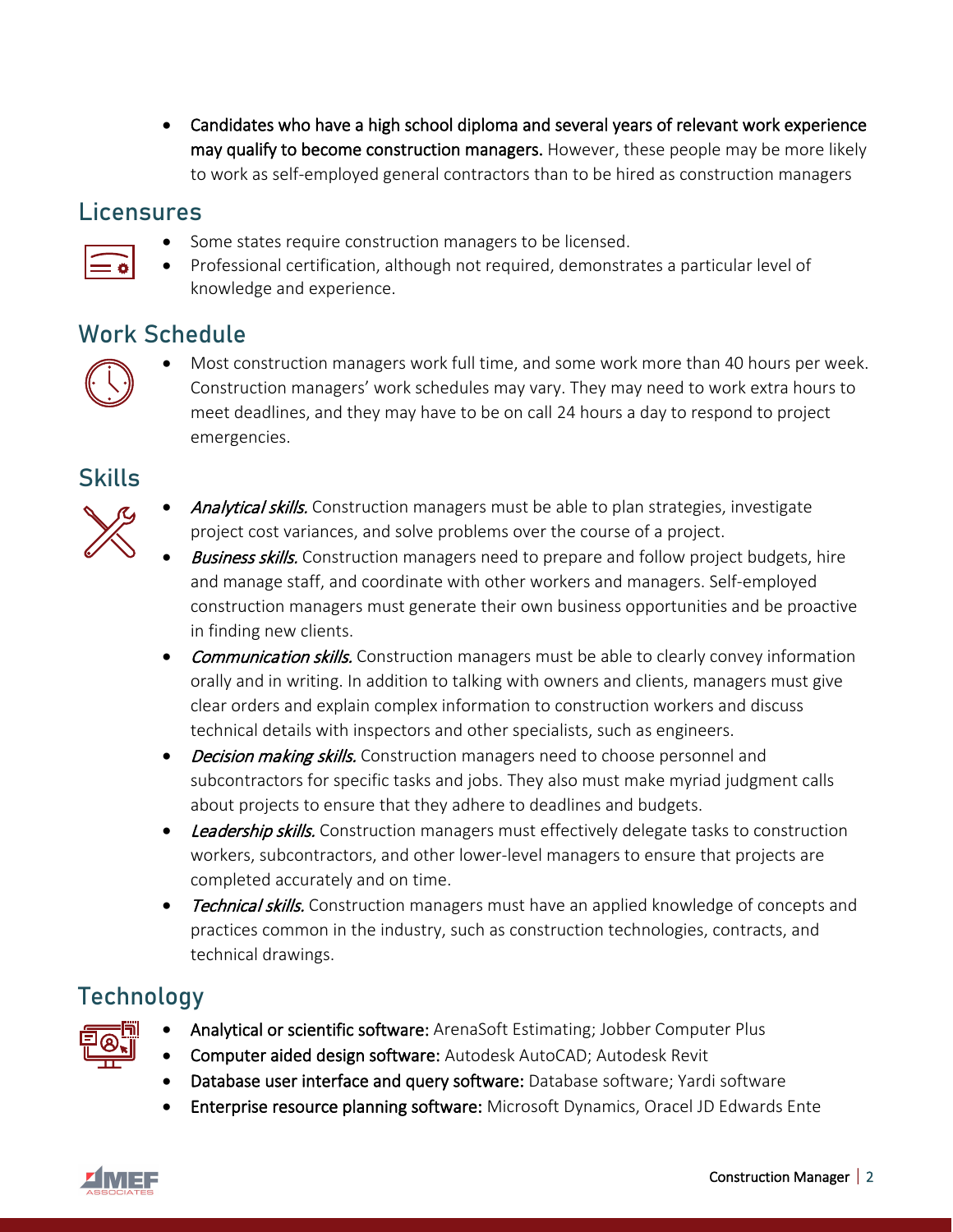• Project management software: HCSS HeavyJob; Oracle Primavera Enterprise Project Portfolio Management

# Education and Training Resources

The following regional education and training programs are examples of programs in the region that can help you obtain education and credentials to become a Construction Manager. Some programs may require additional preparation and completion of prerequisites.

| County             | Programs                                                                                                                                                                                                                                                                                                                                                                                                                                                                                                                                                                                                                                                                                                                                                                                                                                                                                                                                                                                                                                                                                                                                                                                                                                                                                                                                                                                                                              |
|--------------------|---------------------------------------------------------------------------------------------------------------------------------------------------------------------------------------------------------------------------------------------------------------------------------------------------------------------------------------------------------------------------------------------------------------------------------------------------------------------------------------------------------------------------------------------------------------------------------------------------------------------------------------------------------------------------------------------------------------------------------------------------------------------------------------------------------------------------------------------------------------------------------------------------------------------------------------------------------------------------------------------------------------------------------------------------------------------------------------------------------------------------------------------------------------------------------------------------------------------------------------------------------------------------------------------------------------------------------------------------------------------------------------------------------------------------------------|
| <b>King County</b> | <b>Apprenti</b> (https://apprenticareers.org/locations/washington/)<br>$\bullet$<br>Bellevue College (https://www.bellevuecollege.edu/)<br>$\bullet$<br>Central Washington University, Des Moines<br>$\bullet$<br>(https://www.cwu.edu/des-moines/)<br>City University of Seattle (https://www.cityu.edu/)<br>$\bullet$<br>Green River College (https://www.greenriver.edu/)<br>$\bullet$<br>Highline College (https://highline.edu)<br>$\bullet$<br>Lake Washington Institute of Technology<br>$\bullet$<br>(https://www.lwtech.edu/)<br>Northeastern University Seattle<br>$\bullet$<br>(https://seattle.northeastern.edu/)<br>North Seattle College (https://northseattle.edu/)<br>$\bullet$<br>Renton Technical College (https://https://www.rtc.edu/)<br>$\bullet$<br>Seattle Pacific University (https://spu.edu/)<br>$\bullet$<br>Seattle University (https://www.seattleu.edu/)<br>$\bullet$<br>Shoreline Community College (https://shoreline.edu)<br>$\bullet$<br>South Seattle College (https://southseattle.edu/)<br>$\bullet$<br>TLG Learning Camp (https://career.tlglearning.com/)<br>$\bullet$<br>University of Washington (https://www.washington.edu/)<br>$\bullet$<br>University of Washington/Bothell (https://www.uwb.edu/)<br>$\bullet$<br>University of Washington Professional And Continuing Education<br>$\bullet$<br>(https://www.pce.uw.edu/)<br><b>Western Governors University Seattle</b><br>$\bullet$ |
| Kitsap County      | (https://www.wgu.edu/washington.html)<br>Olympic College (https://www.olympic.edu/)<br>$\bullet$<br>UMass Global's campus (formerly Brandman University)<br>$\bullet$<br>(https://www.umassglobal.edu/)                                                                                                                                                                                                                                                                                                                                                                                                                                                                                                                                                                                                                                                                                                                                                                                                                                                                                                                                                                                                                                                                                                                                                                                                                               |
| Pierce County      | Clover Park Technical College (https://www.cptc.edu/)<br>$\bullet$<br>Pierce College (https://www.pierce.ctc.edu/)<br>$\bullet$<br>Tacoma Community College (https://www.tacomacc.edu/)<br>$\bullet$<br>University of Washington Tacoma<br>$\bullet$<br>(https://www.tacoma.uw.edu/)                                                                                                                                                                                                                                                                                                                                                                                                                                                                                                                                                                                                                                                                                                                                                                                                                                                                                                                                                                                                                                                                                                                                                  |